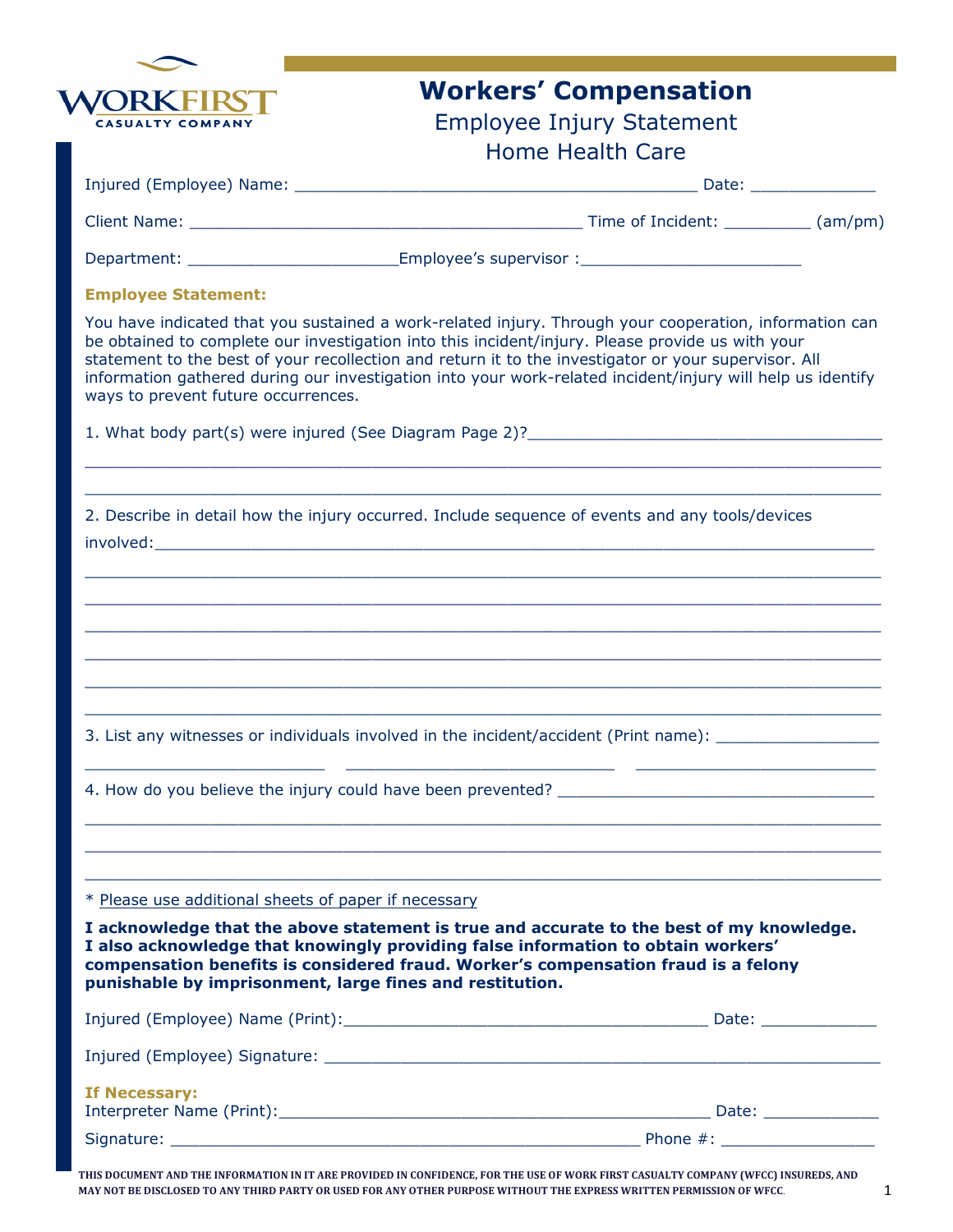

# Workers' Compensation

Employee Injury Statement Home Health Care

### Nature of Injury: (Check most serious one)

| $\Box$ Abrasion, Scrapes | $\Box$ Bruise          | $\Box$ Concussion (to the head) | $\Box$ Hernia         |
|--------------------------|------------------------|---------------------------------|-----------------------|
| $\Box$ Amputation        | $\Box$ Burn (Heat)     | $\Box$ Crush Injury             | $\Box$ Illness        |
| $\Box$ Broken Bone       | $\Box$ Burn (Chemical) | □ Cut, Laceration, Puncture     | $\Box$ Sprain, Strain |

 $\Box$  Other (Describe) \_

### Part of body injured or affected: (Shade all that apply)



THIS DOCUMENT AND THE INFORMATION IN IT ARE PROVIDED IN CONFIDENCE, FOR THE USE OF WORK FIRST CASUALTY COMPANY (WFCC) INSUREDS, AND MAY NOT BE DISCLOSED TO ANY THIRD PARTY OR USED FOR ANY OTHER PURPOSE WITHOUT THE EXPRESS WRITTEN PERMISSION OF WFCC.